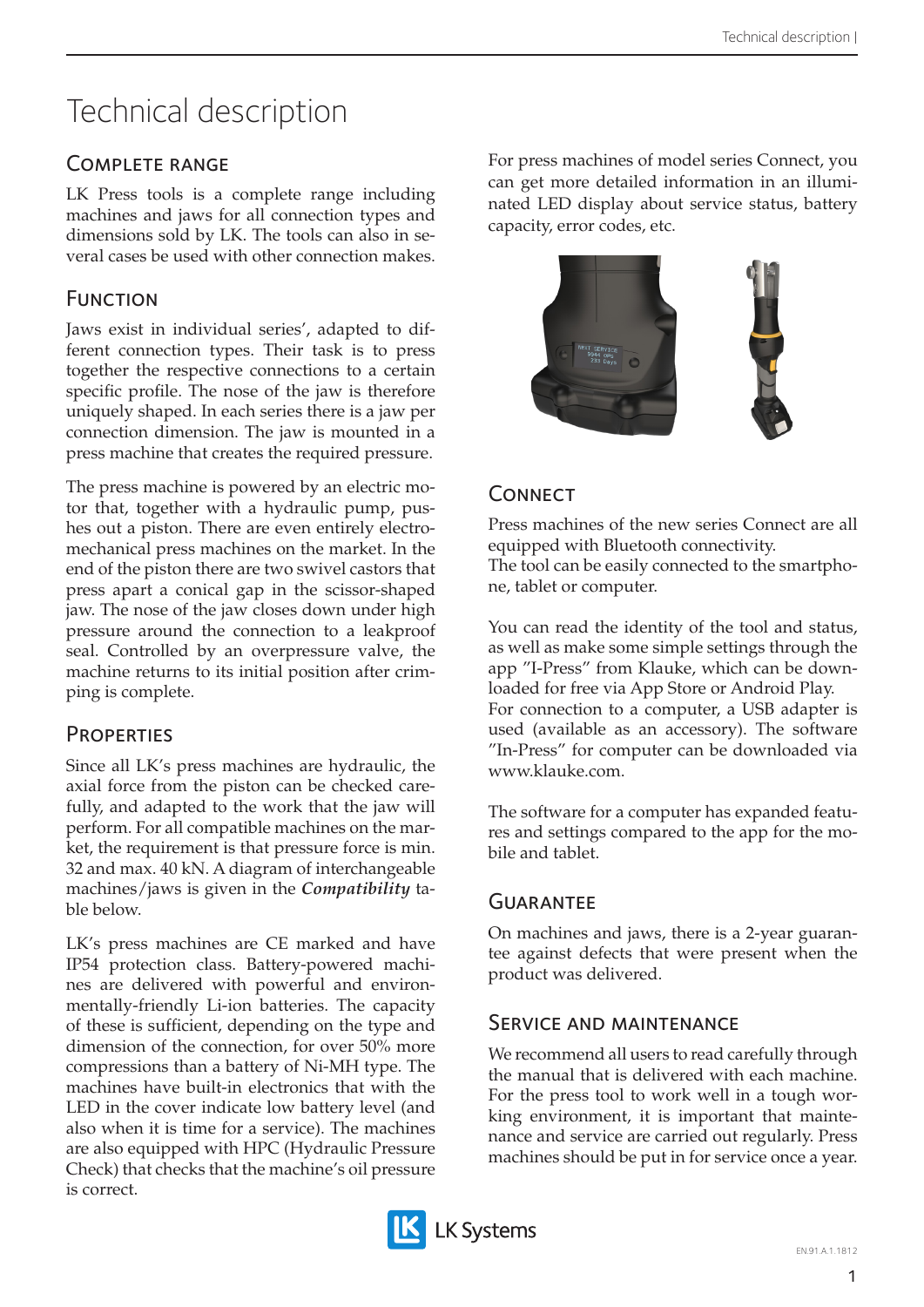# **COMPATIBILITY**

Similarly, jaws should be checked yearly, ideally in a service centre. The interchangeability of different makes of press machines/jaws is shown below.

|                        |                                                                                 | Klauke/LK                                                                     | Klauke/LK                | Klauke/LK                                           | Novopress                                | Viega            | Ridgid | <b>REMS</b>                                                          |
|------------------------|---------------------------------------------------------------------------------|-------------------------------------------------------------------------------|--------------------------|-----------------------------------------------------|------------------------------------------|------------------|--------|----------------------------------------------------------------------|
| Press jaws<br>Machines |                                                                                 | UAP2-3/Acke/<br>Connect<br>UAP4/Max/<br>Connect<br>UNP2/Nettan<br>HPU2/Manuel | MAP1-2/Mi-<br>nipress V2 | MAP2L19/<br><b>Minipress</b><br>V2-19kN/<br>Connect | EFP/AFP<br>201-202<br>ECO/ACO<br>201-203 | PT3-EH<br>PT3-AH | RP 330 | Power-Press<br><b>ACC Akku-</b><br>Press<br>Akku-Press<br><b>ACC</b> |
| Klauke/LK              | KSP4/LK/IBP >B <press v<br="">12-54 mm</press>                                  | Yes                                                                           |                          |                                                     | Yes                                      | Yes              | Yes    | Yes                                                                  |
| Klauke/LK              | Press chain 42-54 mm<br>KSP4/LK/IBP/>B <press <br=""><math>V</math> ***</press> | Yes                                                                           |                          |                                                     |                                          |                  |        |                                                                      |
| Klauke/LK              | KSP11/LK PressPex/TH<br>16-63 mm                                                | Yes                                                                           |                          |                                                     | Yes                                      | Yes              | Yes    | Yes                                                                  |
| Klauke/LK              | LK PressPex Press chain 75<br>$mm***$                                           | Yes                                                                           |                          |                                                     |                                          |                  |        |                                                                      |
| Klauke                 | KSP3/M 12-35 mm                                                                 | Yes                                                                           |                          |                                                     | Yes                                      | Yes              | Yes    | Yes                                                                  |
| Klauke                 | Press chain 42-54 mm<br>KSP3/M ***                                              | Yes                                                                           |                          |                                                     |                                          |                  |        |                                                                      |
| Klauke/LK              | Minijaws<br>KSP4/LK >B <press v<br="">12-28 mm **</press>                       |                                                                               | Yes                      |                                                     |                                          |                  |        |                                                                      |
| Klauke/LK              | Minijaws<br>KSP11/LK PressPex/TH<br>16-32 mm                                    |                                                                               | Yes                      |                                                     |                                          |                  |        |                                                                      |
| Klauke                 | Minijaws KSP3/M<br>12-28 mm **                                                  |                                                                               | Yes                      |                                                     |                                          |                  |        |                                                                      |
| Klauke/LK              | Minijaws V2-19kN<br>KSP4/LK >B <press v<br="">12-35 mm</press>                  |                                                                               |                          | Yes                                                 |                                          |                  |        |                                                                      |
| Klauke/LK              | Minijaws V2-19kN KSP11/<br>LK PressPex/TH 16-40 mm                              |                                                                               |                          | Yes                                                 |                                          |                  |        |                                                                      |
| Klauke                 | Minijaws V2-19kN<br>KSP3/M 12-35 mm                                             |                                                                               |                          | Yes                                                 |                                          |                  |        |                                                                      |
| Novopress              | <b>IBP</b>                                                                      |                                                                               |                          |                                                     | Yes                                      | Yes              | Yes    | Yes                                                                  |
| Viega                  | "SOM", 12-54 mm<br>"PT2", 12-54 mm                                              | Yes                                                                           |                          |                                                     | Yes                                      | Yes              | Yes    | Yes                                                                  |
| <b>REMS</b>            | "V", 12-54 mm*                                                                  | Yes                                                                           |                          |                                                     | Yes                                      | Yes              | Yes    | Yes                                                                  |
| <b>REMS</b>            | "TH", 16-63 mm                                                                  | Yes                                                                           |                          |                                                     |                                          |                  |        |                                                                      |

\* 42 and 54 mm should be avoided.

\*\* Max dim. 28 mm copper, 22 mm steel

\*\*\* NOTE: Adapter jaw is required.